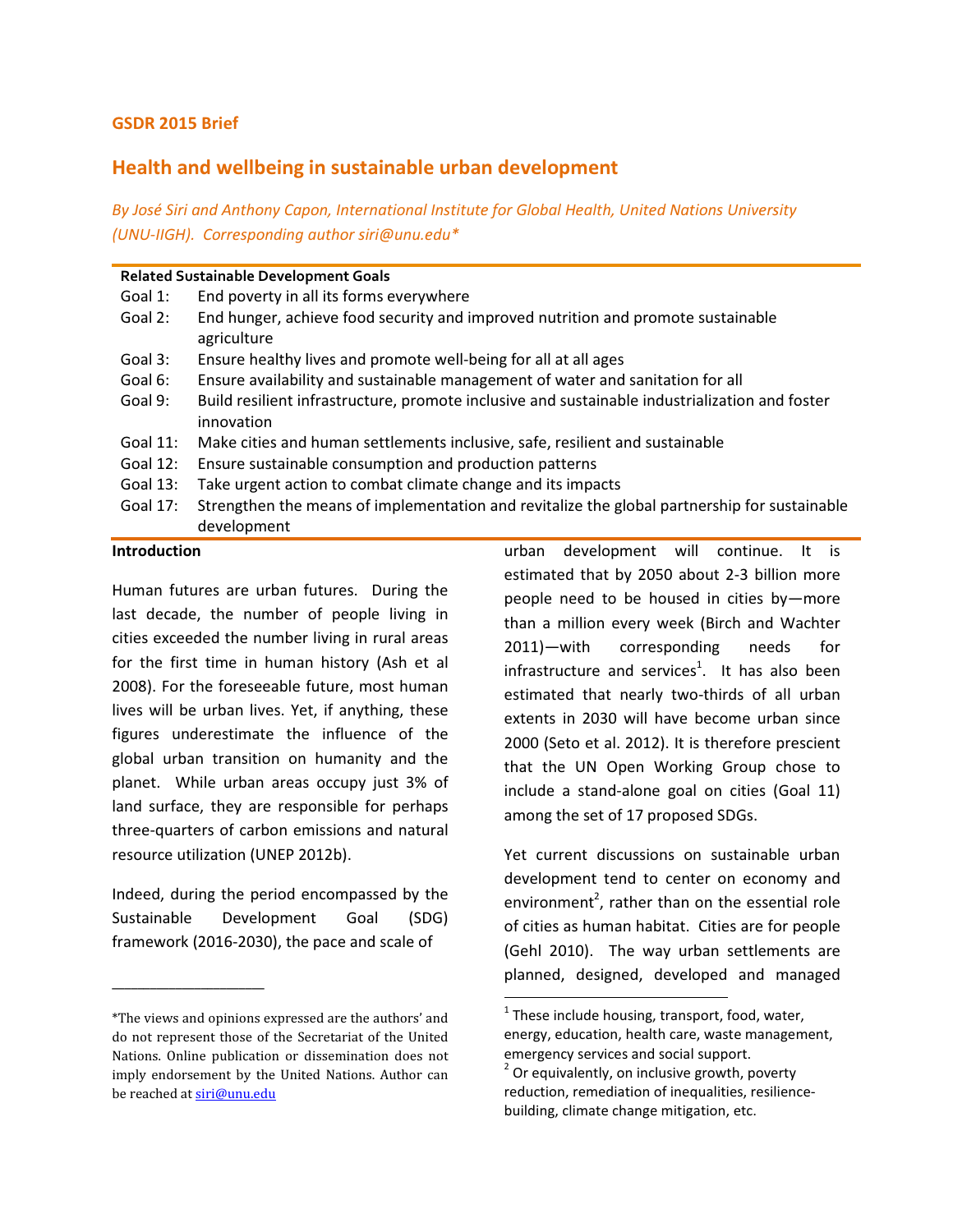with affect human health, wellbeing, safety, security and opportunity (McMichael 2000).

This is important because cities can be made more sustainable from economic or environmental perspectives—and certainly these are critical objectives—without necessarily safeguarding human health and wellbeing.

An instructive case study is that of the electric automobile, which is likely to be an element of strategies to reduce greenhouse gas emissions (GGEs) and thus ameliorate climate change. Yet a switch from fossil-fuel powered motor cars to electric motor cars would do nothing to increase active transport and reduce the sedentarism that—with poor nutritional habits—sits at the heart of global epidemics of obesity and related non-communicable diseases (Woodcock et al. 2009). It would also not change the allocation of space in cities, neither by reducing the amount of land for roads and parking for personal vehicles, which may sit unused for up to 95% of the time, nor by promoting better siting of resources and residences. It would reduce neither congestion nor stress associated with driving<sup>3</sup>, and it would not open up land for public green space, which has proven health and environmental benefits (Dannenberg et al 2011). While in most cases public transit is the sustainable urban transport option, a paradigm that does not have a central focus on human health and wellbeing may fail to recognize the critical systemic relationships involved and thus the opportunities for identification of strategies that generate cobenefits.

.<br>-

A health-specific goal (Goal 3) is included in the current proposed SDG framework, and indeed such a goal is essential. However, the compartmentalization of objectives required for straightforward collection of internationallycomparable data and monitoring of progress risks reinforcing siloed structures that can overlook systems linkages and lead to development failure.

It is increasingly acknowledged in the scientific community that understanding such linkages is critical to effectively addressing complex realworld problems, not only in urban health (Diez-Roux 2011; Bai et al. 2012), but in governance (Capon et al. 2009), politics (Jervis 1997), climate change (Proust et al. 2012) and other areas.

On this basis, it is imperative that goals, targets and indicators be selected in such a way as to facilitate these understandings. Recognizing the intense negotiations that have gone into producing a global, yet still at times fragile, consensus on the list of proposed SDGs, we do not propose a divisive revision along these lines, Rather, we argue that the broadly-supported proposal for a list of supplementary objectives—the so-called "dashboard" of goals, targets and indicators from which a set of aims and markers relevant in the national context could be selected—should be as far as possible structured along these lines.

Goals, targets and indicators should be multidimensional and information-rich, applying to more than one problem where possible—the more such linkages are recognized in planning, the better the likelihood that they will generate usable data. In particular, they should be geared towards inclusion in systems models and flexible enough to fit research and practice in multiple sectors, and they should aim to realize

 $3$  In the US, congestion is estimated to account for losses equivalent to 0.7% of GDP. In Lima, Peru, this figure is as high as 10% (GER Transport 2011).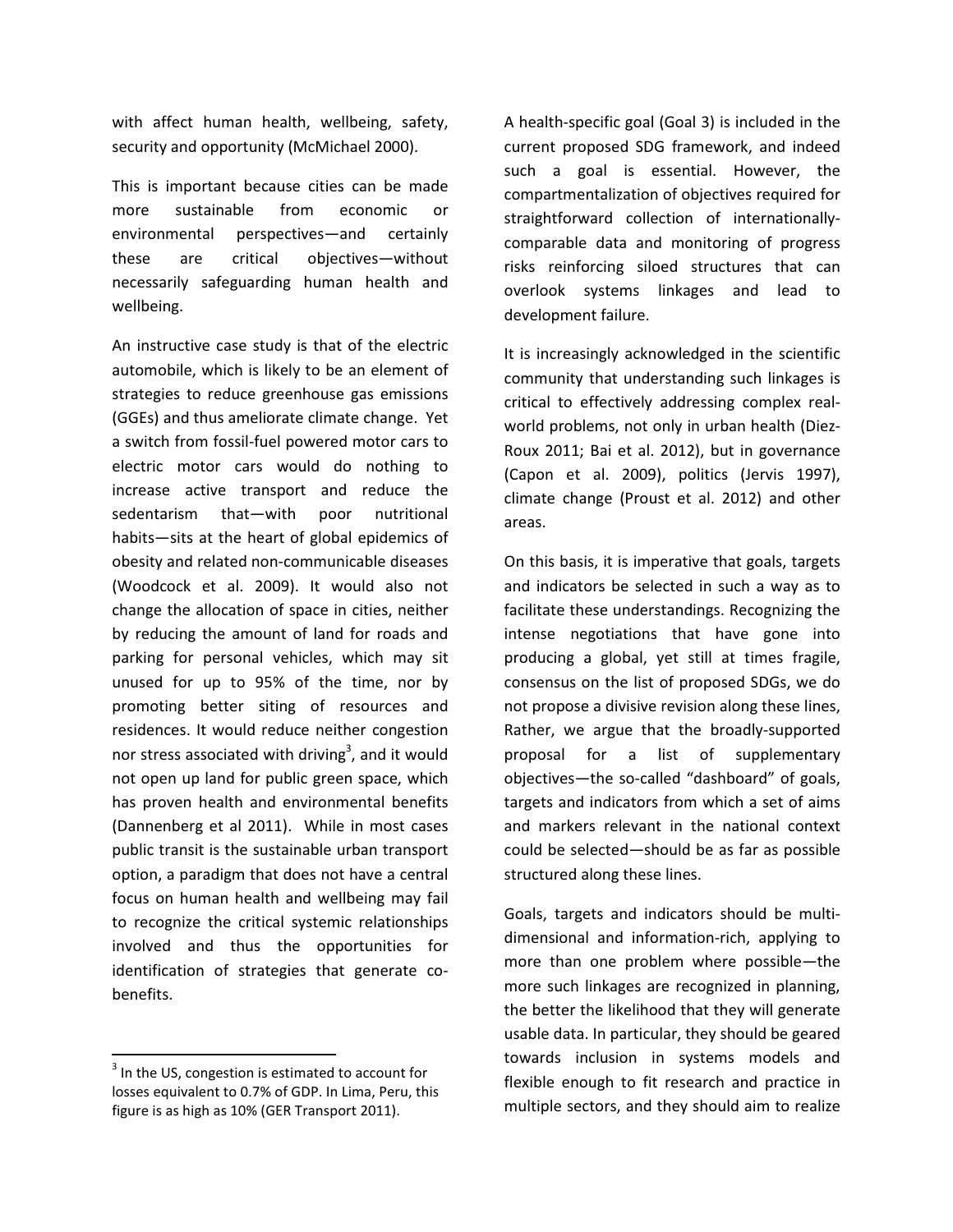co-benefits—benefits accruing from a policy beyond the intended benefit, often or usually in other sectors.

Urban transport again provides a relevant example. An indicator such as the proportion of population living within 5km of public transport running at least every 20 minutes is perhaps easier to measure, but captures far less useful information than mode share (or, more conservatively, the proportion of trips made using active transport), which speaks to actual utilization and attendant health, economic and environmental outcomes. Even where such indicators will be difficult or impossible to capture in some settings, the SDG framework provides an opportunity for dashboard goals to be aspirational, thus promoting the development of better reporting systems and data which are critical to effective solutions.

Urban systems problems are almost inevitably multi-scale, so it is also imperative that multiscalar—critically, including urban-scale and intra-urban—monitoring and data collection feature prominently in the means of implementation. Without data at such scales, cities will be unable to realize the great opportunities they offer during the period of the SDG framework. It is notable that cities are as much a source of global 'goods' as global 'bads'. They are the almost exclusive home of innovation—93% of patents emerge from metropolitan areas (Rothwell 2012)—the primary source of global cultural outputs, and, not least, cities generate 80% of global economic production (UNEP 2012a).

We have noted that a focus on economy or environment risks excluding health and wellbeing from the benefits of sustainable development in cities. The converse is not true: a focus on health for current and future

generations nearly always encompasses sustainable, inclusive and productive economic and environmental goals, particularly in cities, where economy, environment and wellbeing are fundamentally intertwined. An increased focus on health throughout the SDGs, embedded in a systems framework, and particularly in the context of urban dynamics, is to the benefit of sustainable development and of people around the world.

## **References**

- Ash C. et al., 2008. Reimagining cities. Science, 319: 739.
- Bai, X. et al., 2012. Health and wellbeing in the changing urban environment: complex challenges, scientific responses, and the way forward. Current Opinion in Environmental Sustainability, 4(4), pp.465–472.
- Bambrick, H.J. et al., 2011. Climate change and health in the urban environment: adaptation opportunities in Australian cities. Asia-Pacific Journal of Public Health / Asia-Pacific Academic Consortium for Public Health, 23(2 Suppl), p.67S–79.
- Birch, E.L., Wachter S.M., 2011. Global Urbanization. Philadelphia, PA: University of Pennsylvania Press.
- Capon, A.G., 2007. The way we live in our cities. The Medical Journal of Australia, 187(11-12), pp.658–661.
- Capon, A.G., Synnott, E.S. & Holliday, S., 2009. Urbanism, climate change and health: systems approaches to governance. New South Wales Public Health Bulletin, 20(1-2), pp.24–28.
- Dannenberg, A.L., Frumkin, H., Jackson, R.J., 2011. Making Healthy Places: